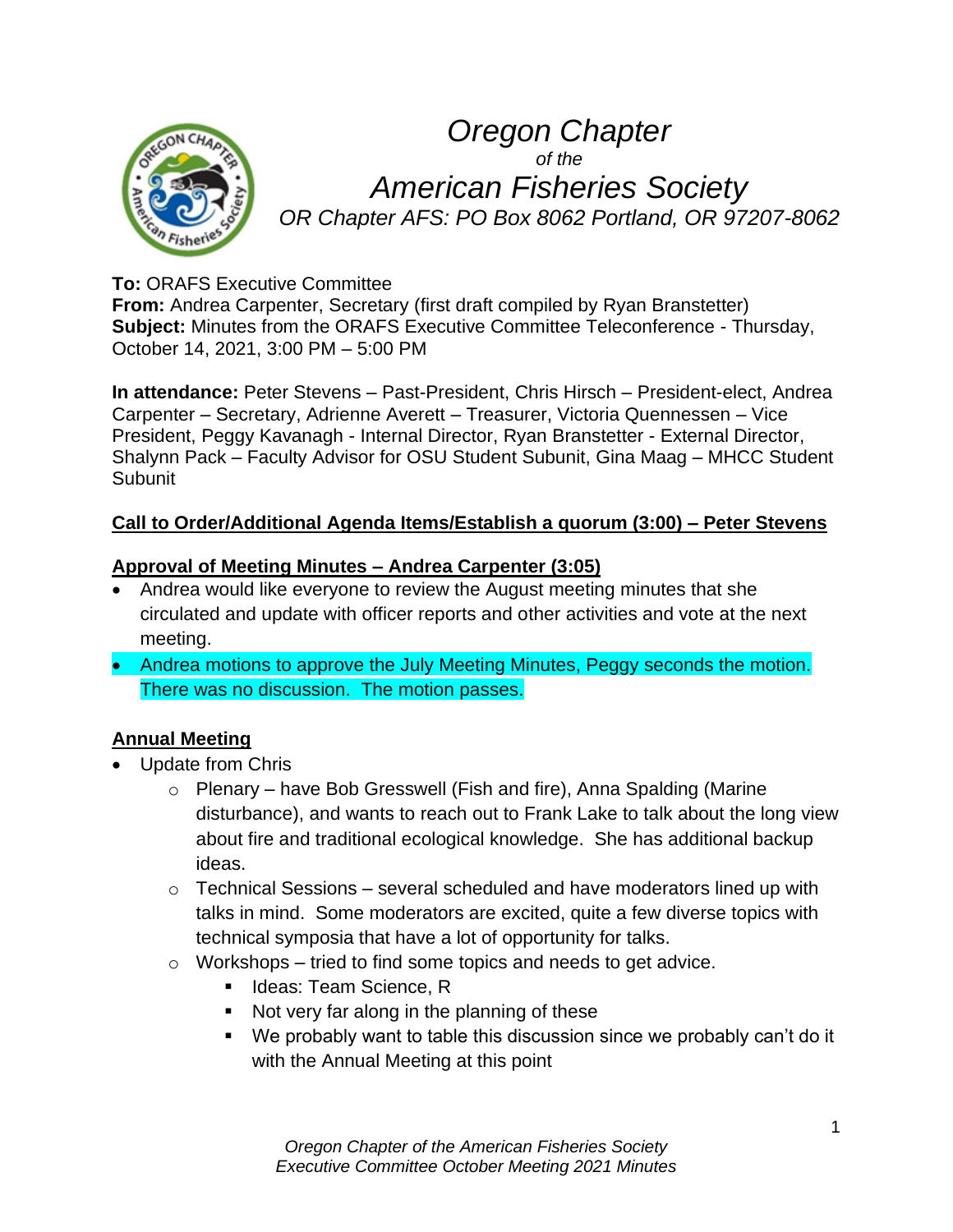- $\circ$  Working on volunteer coordinators Christina helping to recruit other students to be Volunteer Chair
- $\circ$  High School students attendance was low, might want to get in touch with Salmon Watch as those students would likely be interested
- o Shalynn is interested in helping to advertise the Annual Meeting to students at OSU
- o Shalynn suggested contacting the Native American Fish and Wildlife Society for the native fish update
- o Go live day is likely Nov 1.
- Riverhouse Contract
	- o Phone conversation with set up to discuss postponement of our 2022 meeting.
	- o We will have assistance from a consultant to discuss the impact of the postponement. Her fee is paid through the facility in future negotiations. It won't cost us anything this go around.
- CVENT Contract
	- o Pricing is part of a three-year package for Attendee Hub. A single year contract increased the price quite a bit per person.
	- o The Society has a contract and Peggy has reached out to them but working to get some information from them.
		- Our per attendee rate this past year was not as favorable as the Society's.
		- Their total price is less than what we would on any of those pieces separately
		- If the one-year contract pricing is more favorable, even if we double pay for registration, it might still save us in the long run.
	- $\circ$  Hoping to have this in line before the end of the month.
- Revised Budget
	- o Updated to reflect cancellation fee from Riverhouse.
	- o Removed Spawning Run income. Updated postage estimate for swag items.
	- o Added 250 attendee level per retreat discussion.
- Logistics
	- o Likely need to have Volunteer Coordinators set up in January to reduce our respective workloads
	- o Vic is looking for someone to help her receive donated items
- Swag likely falls to Chris
	- $\circ$  Good quality items are good. Ryan expressed that we don't want to give out something that is going to end up in the landfill shortly.
	- o Buff or beanie most likely
- Society meeting in Spokane in 2022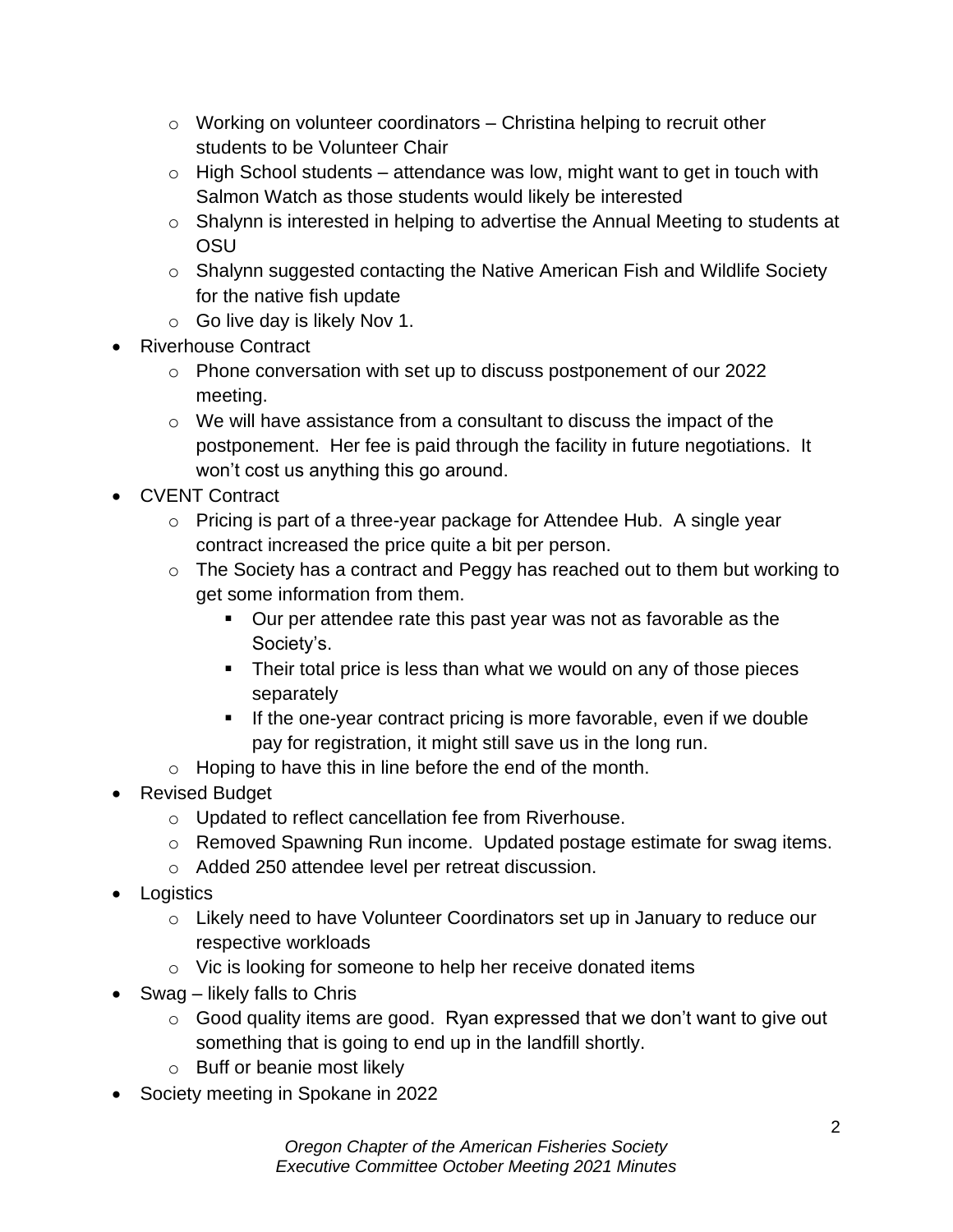- Bouck Scholarship
	- $\circ$  If there's enough money, Peter will contact the family about serving on the panel and get the blurb to advertise it.
	- $\circ$  If all of that doesn't line up, we won't be able to offer it this year

# **Officer Reports**

#### **President – Scott Heppell** (not present)

• Attended WD meeting

#### **Past-President – Peter Stevens**

Still recruiting for ExCom officer elections. Please let him know if you have ideas of someone who would be good at the role or someone you would enjoy working with.

#### **President-Elect – Christine Hirsch**

• Chris will be back to her regular email next week Thursday.

#### **Vice President – Vic Quennessen**

- Update on communication with subunits there were some email issues, which have been sorted out.
- Looking into mixers for students. Want to find out what the meeting can do for them.

# **Internal Director – Peggy Kavanagh**

• No further updates.

# **External Director – Ryan Branstetter**

- Forwarded DEI letter to committees. Waiting to hear from some other committees. Deadline to have their comments back by Nov 1 regarding hiring the consultant.
- Sent reminder for committees to have their work plans submitted.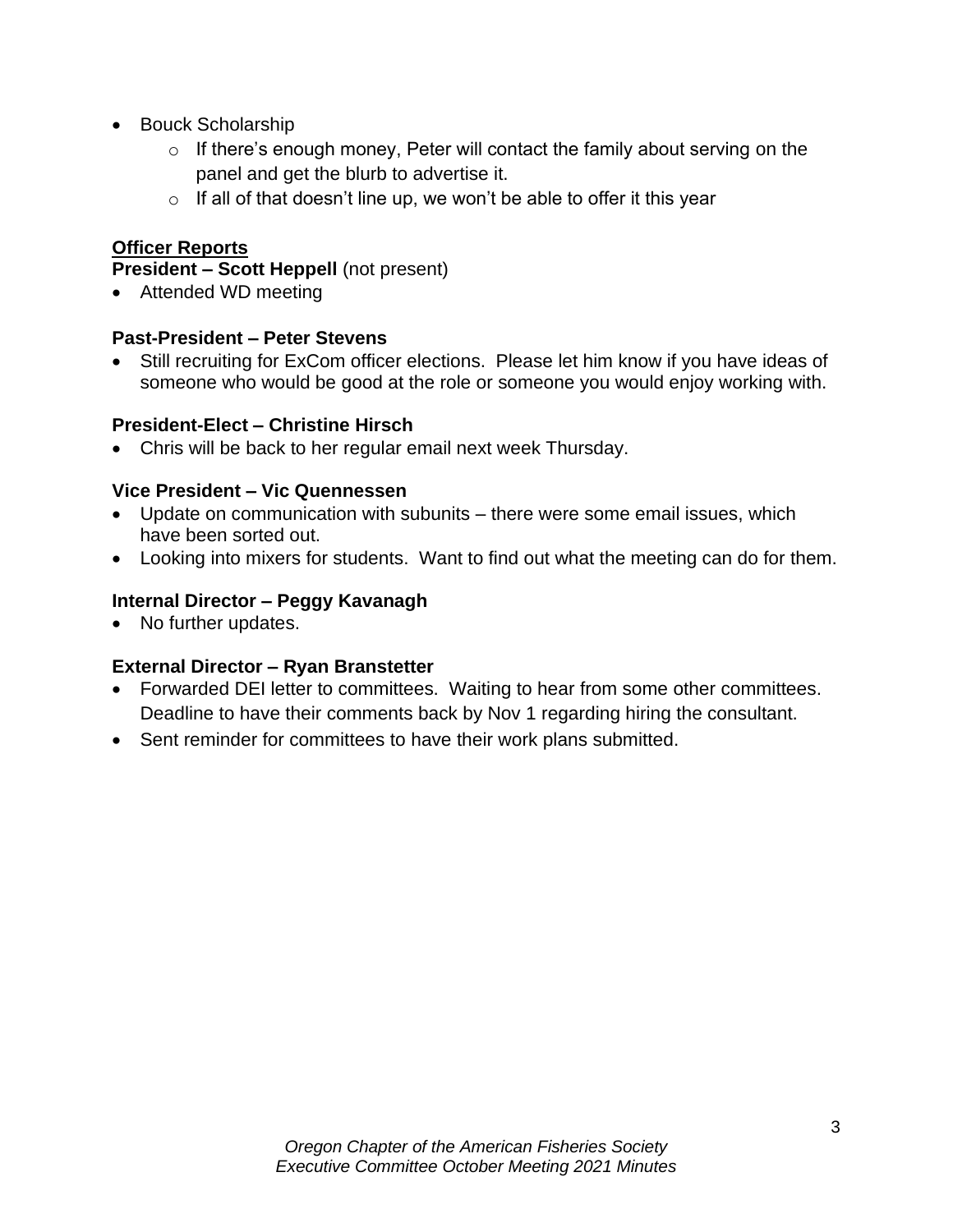#### **Treasurer – Adrienne Averett**

• Oct 12 treasurer's report

# **Statement of Financial Position**

Oregon Chapter - American Fisheries Society As of October 12, 2021 **Accrual Basis** 

|                                        | OCT 12, 2021 |
|----------------------------------------|--------------|
| <b>Assets</b>                          |              |
| <b>Current Assets</b>                  |              |
| <b>Cash and Cash Equivalents</b>       |              |
| <b>Small Business Account</b>          | 52,529.21    |
| <b>Total Cash and Cash Equivalents</b> | 52,529.21    |
| <b>Total Current Assets</b>            | 52,529.21    |
| <b>Long Term Assets</b>                |              |
| <b>Bouck Memorial Investment</b>       | 18,952.10    |
| <b>ORAFS Investment</b>                | 496,056.10   |
| <b>Total Long Term Assets</b>          | 515,008.20   |
| <b>Total Assets</b>                    | 567,537.41   |
| <b>Liabilities and Equity</b>          |              |
| <b>Equity</b>                          |              |
| <b>Current Year Earnings</b>           | (5,468.89)   |
| <b>Retained Earnings</b>               | 46,581.10    |
| <b>Unrestricted Net Assets</b>         | 526,425.20   |
| <b>Total Equity</b>                    | 567,537.41   |

**Total Liabilities and Equity** 

- We have \$37,000 moved to the investment fund so it can grow until we decide what to do with the DEI consultant.
- Student subunits funds have been paid out.
- Adrienne and Peter have a meeting with FSC later this month.

#### **Secretary – Andrea Carpenter**

- Reminder for everyone to review the August meeting minutes that she sent out. All officer reports are missing.
- Working on the website for the annual meeting and using the color scheme from Lauren's artwork.
	- o Adrienne suggested checking pages for accessibility for people with colorblindness. She thinks it might be called Color Oracle.
	- o Action item: Andrea will investigate color compatibility for viewers with colorblindness.

567,537.41